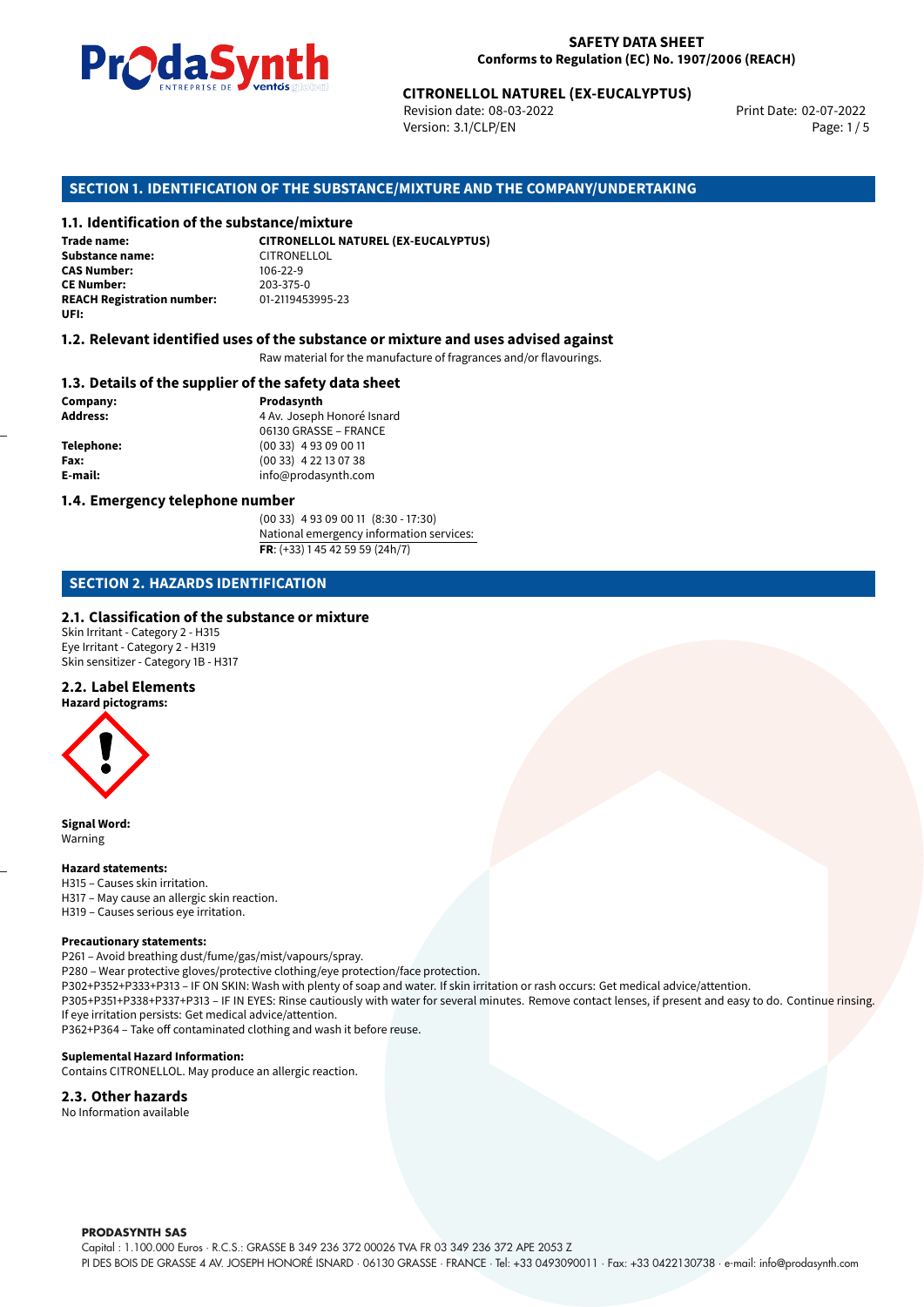

# **CITRONELLOL NATUREL (EX-EUCALYPTUS)**<br>Revision date: 08-03-2022<br>Print Date: 02-07-2022

Revision date: 08-03-2022 Version: 3.1/CLP/EN Page: 2 / 5

#### **SECTION 3. COMPOSITION/INFORMATION ON INGREDIENTS**

#### **3.1. Substances**

| Chemical name: | <b>CITRONEL</b> |
|----------------|-----------------|
| CAS number:    | $106 - 22 - 9$  |
| EC number:     | 203-375-0       |

Chemical name: CITRONELLOL

#### **Hazardous constituents:**

| Chemical Name      | % (w/w)   | <b>CAS No</b><br><b>EC No</b> | $^\mathrm{!}$ Classification according to Regulation 1272/2008        |
|--------------------|-----------|-------------------------------|-----------------------------------------------------------------------|
| <b>CITRONELLOL</b> | $\geq$ 50 | 106-22-9<br>203-375-0         | l Skin Irrit. 2 - H315<br>Eye Irrit. 2 - H319<br>Skin Sens. 1B - H317 |

[See the full text of the hazard statements in section 16.](#page-4-0)

#### **3.2. Mixtures**

Not applicable.

#### **SECTION 4. FIRST-AID MEASURES**

#### **4.1. Description of necessary first aid measures**

| Ingestion:    | Rinse mouth with water.                                                                                               |
|---------------|-----------------------------------------------------------------------------------------------------------------------|
|               | Obtain medical advice.                                                                                                |
|               | Keep at rest. Do not induce vomiting.                                                                                 |
| Eye contact:  | In case of contact with eyes, rinse immediately with plenty of water for at least 15 minutes and seek medical advice. |
| Inhalation:   | Remove person to fresh air and keep at rest.                                                                          |
|               | Seek immediate medical advice.                                                                                        |
| Skin contact: | Take off immediately all contaminated clothing.                                                                       |
|               | Thoroughly wash affected skin with soap and water.                                                                    |
|               | Seek medical attention if symptoms persist.                                                                           |

#### **4.2. Most important symptoms and effects, both acute and delayed**

No information available.

#### **4.3. Indication of any immediate medical attention and special treatment needed**

No information available.

#### **SECTION 5. FIRE-FIGHTING MEASURES**

#### **5.1. Extinguishing Media**

Water spray, carbon dioxide, dry chemical powder or appropriate foam. For safety reasons do not use full water jet.

#### **5.2. Special hazards arising from the substance or mixture**

Known or Anticipated Hazardous Products of Combustion: Emits toxic fumes under fire conditions.

#### **5.3. Advice for firefighters**

High temperatures can lead to high pressures inside closed containers. Avoid inhalation of vapors that are created. Use appropriate respiratory protection. Do not allow spillage of fire to be poured into drains or watercourses. Wear self-contained breathing apparatus and protective clothing.

#### **SECTION 6. ACCIDENTAL RELEASE MEASURES**

#### **6.1. Personal precautions, protective equipment and emergency procedures**

Evacuate surronding areas. Ensure adequate ventilation. Keep unnecessary and unprotected personnel from entering. Do not breathe vapor/spray. Avoid contact with skin and eyes. Information regarding personal protective measures: see section 8.

#### **6.2. Environmental precautions**

To avoid possible contamination of the environment, do not discharge into any drains, surface waters or groundwaters.

#### **6.3. Methods and materials for containment and cleaning up**

Cover with an inert, inorganic, non-combustible absorbent material (e.g. dry-lime, sand, soda ash). Place in covered containers using non-sparking tools and transport outdoors. Avoid open flames or sources of ignition (e.g. pilot lights on gas hot water heater).

Ventilate area and wash spill site after material pickup is complete.

#### **PRODASYNTH SAS**

Capital : 1.100.000 Euros · R.C.S.: GRASSE B 349 236 372 00026 TVA FR 03 349 236 372 APE 2053 Z PI DES BOIS DE GRASSE 4 AV. JOSEPH HONORÉ ISNARD · 06130 GRASSE · FRANCE · Tel: +33 0493090011 · Fax: +33 0422130738 · e-mail: info@prodasynth.com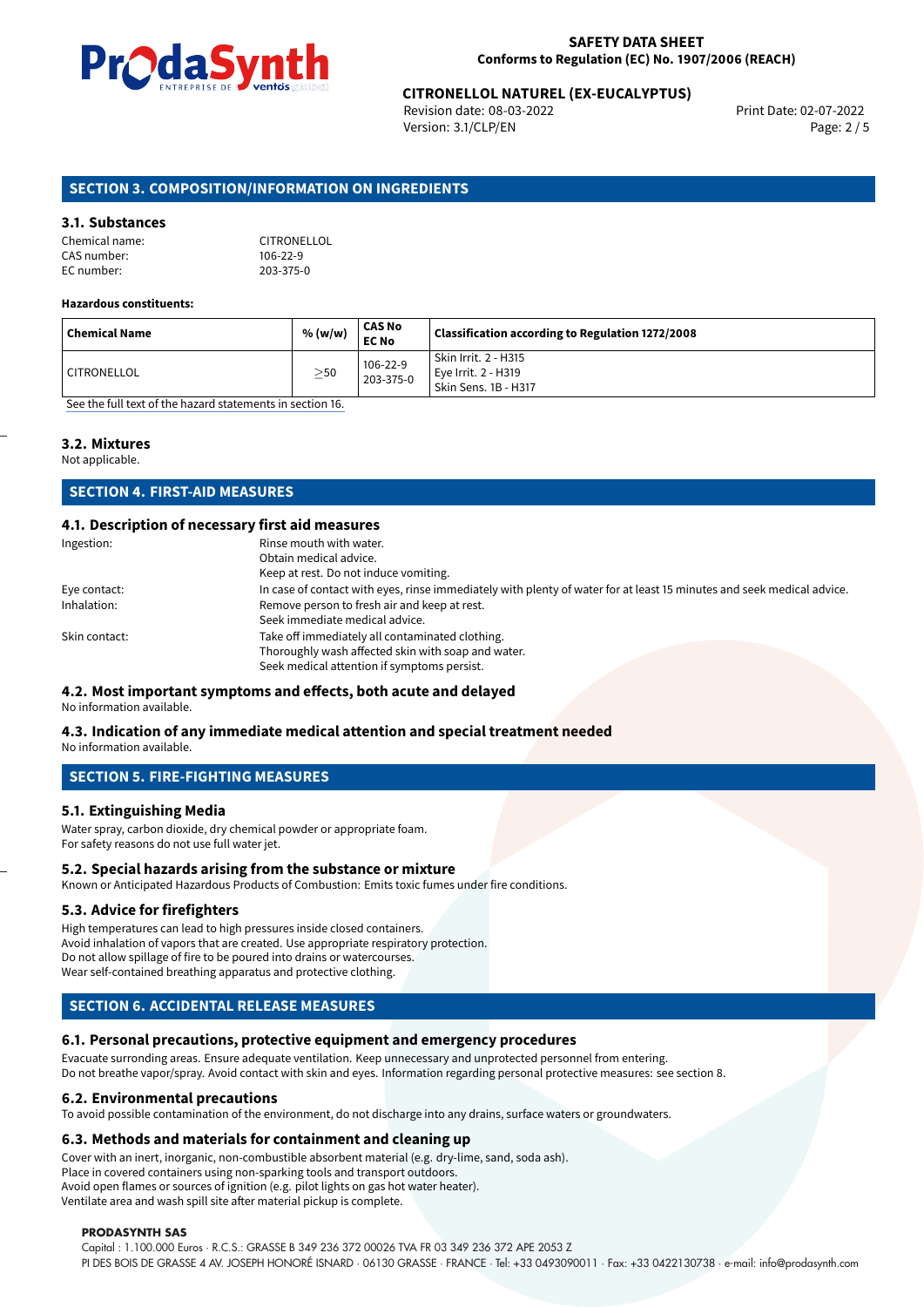

# **CITRONELLOL NATUREL (EX-EUCALYPTUS)**<br>Revision date: 08-03-2022<br>Print Date: 02-07-2022

Revision date: 08-03-2022 Version: 3.1/CLP/EN Page: 3 / 5

#### **6.4. Reference to other sections**

Information regarding exposure controls, personal protection and disposal considerations can be found in sections 8 and 13.

#### **SECTION 7. HANDLING AND STORAGE**

#### **7.1. Precautions for safe handling**

Do not store or handle this material near food or drinking water. Do not smoke. Avoid contact with the eyes, skin and clothing. Wear protective clothing and use glasses. Observe the rules of safety and hygiene at work. Keep in the original container or an alternative made from a compatible material.

#### **7.2. Conditions for safe storage, including any incompatibilities**

Store in tightly closed and preferably full containers in a cool, dry and ventilated area, protected from light. Keep away from sources of ignition (e.g. hot surfaces, sparks, flame and static discharges). Keep away from incompatible materials (see section 10).

#### **7.3. Specific end use(s)**

No information available.

#### **SECTION 8. EXPOSURE CONTROLS AND PERSONAL PROTECTION**

#### **8.1. Control parameters**

Components with occupational exposure limits: None known.

#### **8.2. Exposure controls**

| Appropriate engineering controls: | Measures should be taken to prevent materials from being splashed into the body.                                                            |
|-----------------------------------|---------------------------------------------------------------------------------------------------------------------------------------------|
|                                   | Provide adequate ventilation, according to the conditions of use. Use a mechanical exhaust if required.                                     |
| Eye/Face protection:              | Chemical safety goggles are recommended. Wash contaminated goggles before reuse.                                                            |
| Hand Protection:                  | Chemical-resistant gloves are recommended. Wash contaminated gloves before reuse.                                                           |
| Body protection:                  | Personal protective equipment for the body should be selected based on the task being performed and the risks<br>involved.                  |
| <b>Respiratory Protection:</b>    | In case of insufficient ventilation, use suitable respiratory equipment.                                                                    |
| Environmental exposure controls:  | Emissions from ventilation or process equipment should be checked to ensure they comply with environmental<br>protection legislation.       |
|                                   | In some cases, filters or engineering modifications to the process equipment will be necessary to reduce emissions to<br>acceptable levels. |

#### **SECTION 9. PHYSICAL AND CHEMICAL PROPERTIES**

#### **9.1. Information on basic physical and chemical properties**

| Appearance:                            | Liquid                         |
|----------------------------------------|--------------------------------|
| Colour:                                | Conforms to standard           |
| Odour:                                 | Conforms to standard           |
| Odour theshold:                        | Not determined                 |
| pH:                                    | Not determined                 |
| Melting point/freezing point:          | Not determined                 |
| Boling point/boiling range (°C):       | 222-223°C (1 atm)              |
| Flash point:                           | $101^{\circ}$ C                |
| Evaporation rate:                      | Not determined                 |
| Flammability:                          | Not determined                 |
| Lower flammability/Explosive limit:    | Not determined                 |
| Upper flammability/Explosive limit:    | Not determined                 |
| Vapour pressure:                       | $0,02$ mm Hg (25 $^{\circ}$ C) |
| Vapour Density:                        | Not determined                 |
| Density:                               | $0,85-0,86$ g/mL (20°C)        |
| Relative density:                      | $0,85-0,86(20^{\circ}C)$       |
| Water solubility:                      | <b>INSOLUBLE IN WATER</b>      |
| Solubility in other solvents:          | <b>SOLUBLE IN ETHANOL</b>      |
| Partition coefficient n-octanol/water: | Not determined                 |
| Auto-ignition temperature:             | Not determined                 |
| Decomposition temperature:             | Not determined                 |
| Viscosity, dynamic:                    | Not determined                 |
| Viscosity, kinematic:                  | Not determined                 |
| Explosive properties:                  | Not determined                 |
|                                        |                                |

#### **PRODASYNTH SAS**

Capital : 1.100.000 Euros · R.C.S.: GRASSE B 349 236 372 00026 TVA FR 03 349 236 372 APE 2053 Z

PI DES BOIS DE GRASSE 4 AV. JOSEPH HONORÉ ISNARD · 06130 GRASSE · FRANCE · Tel: +33 0493090011 · Fax: +33 0422130738 · e-mail: info@prodasynth.com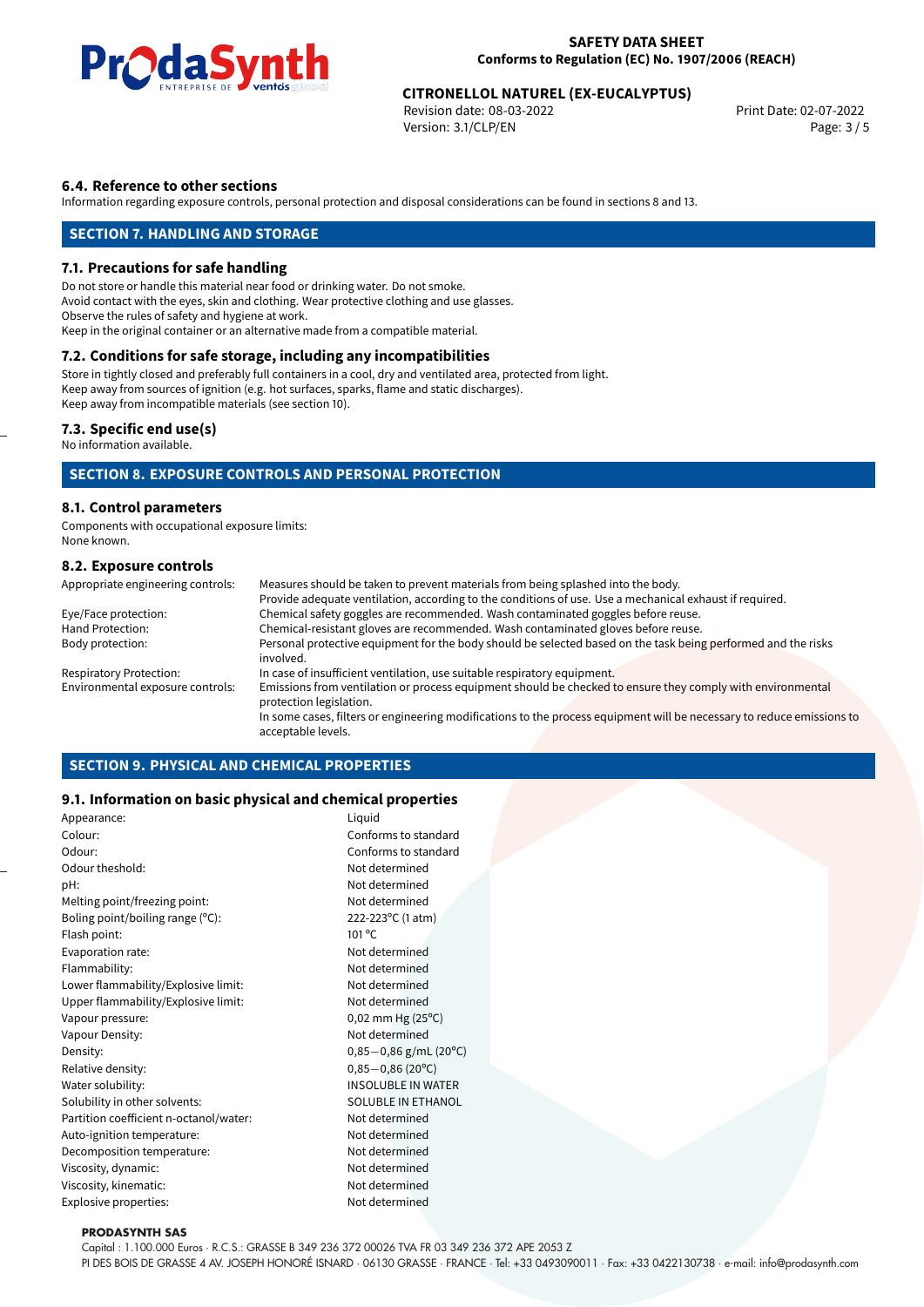

# **CITRONELLOL NATUREL (EX-EUCALYPTUS)**<br>Revision date: 08-03-2022<br>Print Date: 02-07-2022

Revision date: 08-03-2022 Version: 3.1/CLP/EN Page: 4 / 5

Oxidising properties: NONE EXPECTED

#### **9.2. Additional information**

No information available.

#### **SECTION 10. STABILITY AND REACTIVITY**

#### **10.1. Reactivity**

No hazardous reactions if stored and handled as prescribed/indicated.

#### **10.2. Chemical stability**

The product is stable if stored and handled as prescribed/indicated.

#### **10.3. Possibility of hazardous reactions**

No hazardous reactions if stored and handled as prescribed/indicated.

#### **10.4. Conditions to Avoid**

Conditions to Avoid: Excessive heat, flame or other ignition sources.

#### **10.5. Incompatible materials**

Avoid contact with strong acids and bases and oxidizing agents.

#### **10.6. Hazardous decomposition products**

During combustion may form carbon monoxide and unidentified organic compounds.

#### **SECTION 11. TOXICOLOGICAL INFORMATION**

#### **11.1. Information on toxicological effects**

| <b>Acute toxicity</b>             | Based on the data available, the criteria for classification are not met. |
|-----------------------------------|---------------------------------------------------------------------------|
| <b>Skin corrosion/irritation</b>  | Causes skin irritation.                                                   |
| Serious eye damage/irritation     | Causes serious eye irritation.                                            |
| Respiratory or skin sensitisation | May cause an allergic skin reaction.                                      |
| <b>Germ cell mutagenicity</b>     | Based on the data available, the criteria for classification are not met. |
| Carcinogenicity                   | Based on the data available, the criteria for classification are not met. |
| <b>Reproductive toxicity</b>      | Based on the data available, the criteria for classification are not met. |
| <b>STOT-single exposure</b>       | Based on the data available, the criteria for classification are not met. |
| <b>STOT-repeated exposure</b>     | Based on the data available, the criteria for classification are not met. |
| <b>Aspiration hazard</b>          | Based on the data available, the criteria for classification are not met. |

#### **SECTION 12. ECOLOGICAL INFORMATION**

#### **12.1. Toxicity**

**Assessment:** Based on the data available, the criteria for classification are not met. **Experimental/calculated data:** No information available.

#### **12.2. Degradability**

No information available.

#### **12.3. Bioaccumulative potential** No information available.

**12.4. Soil mobility**

### No information available.

## **12.5. Results of PBT and vPvB assessment**

No information available.

#### **12.6. Other adverse effects**

See also sections 6, 7, 13 and 15 Do not allow to get into waste water or waterways.

#### **SECTION 13. DISPOSAL CONSIDERATIONS**

#### **13.1. Waste treatment methods**

Dispose of in accordance with national and local environmental regulations.

#### **PRODASYNTH SAS**

Capital : 1.100.000 Euros · R.C.S.: GRASSE B 349 236 372 00026 TVA FR 03 349 236 372 APE 2053 Z PI DES BOIS DE GRASSE 4 AV. JOSEPH HONORÉ ISNARD · 06130 GRASSE · FRANCE · Tel: +33 0493090011 · Fax: +33 0422130738 · e-mail: info@prodasynth.com